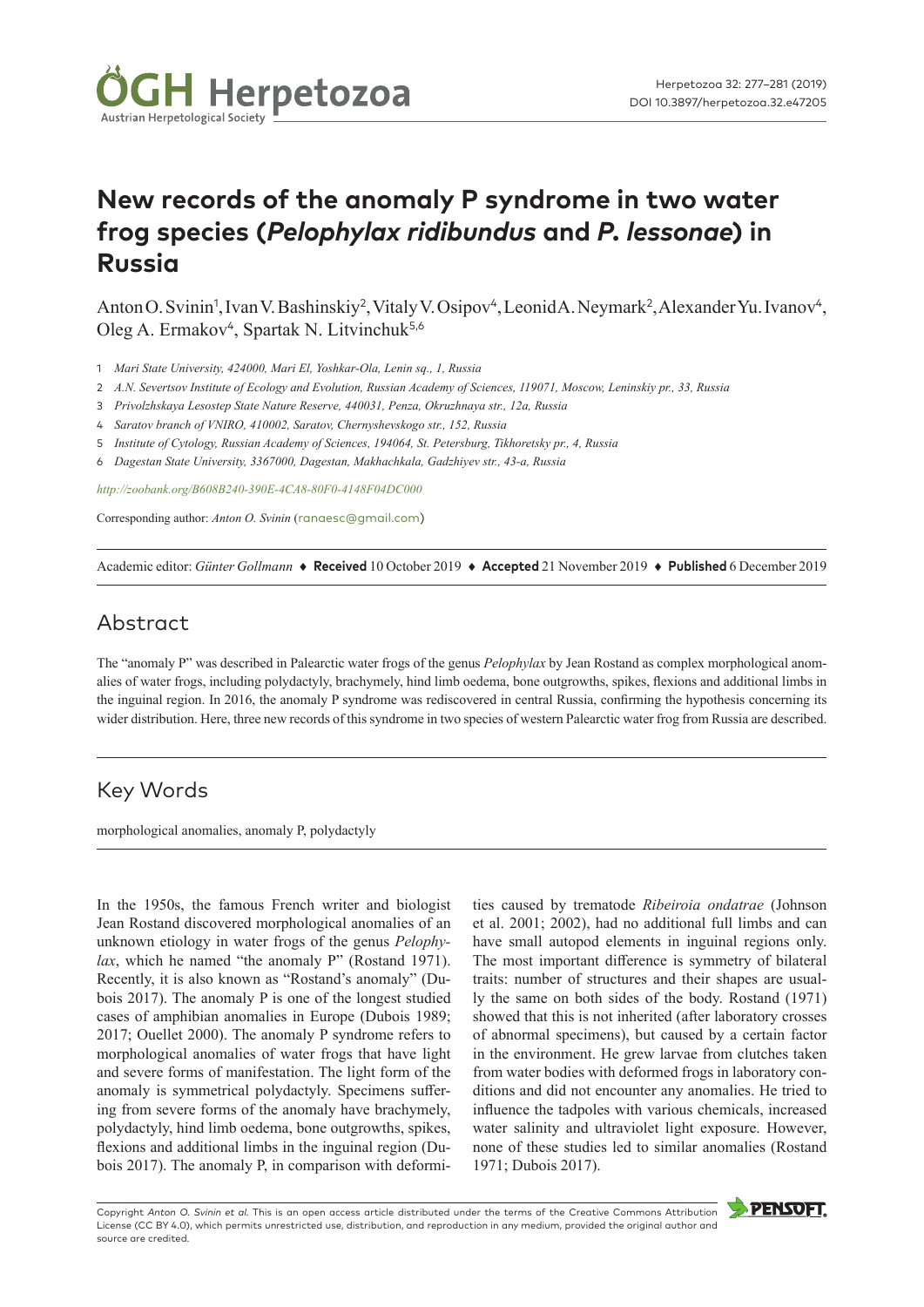Over a long period of research, Rostand (1971) found several additional records of frogs with the anomaly P in France. Severe forms of the anomaly P were revealed in Trévignon and Penloc'h (Concarneau, Finistére), Lingé (Indre), "Marais Vendéen" and Saint-Philbert-de-Grand-Lieu (Loire-Atlantique) (Fig. 1). One locality with severe forms was also found in Morocco and one case was registered in Amsterdam (Hillenius 1959 in Rostand 1971). Polydactyly was much more dispersed and found in different places across France, including Champdieu (Loire), Soustons, Léon, Aureilhan (Landes), Bordeaux (Gironde), Luxeuil-les-Bains (Haute-Saône), Faverois (Territoire-de-Belfort), Fénetrange (Moselle) and Tassenières (Jura) (Dubois 1984). Rostand (1971) suggested the hypothesis that the infectious agent causing the anomaly P was more widespread than it was initially expected when he discovered his first anomalies from the ponds in Concarneau.

The anomaly P syndrome was studied for 20 years until its disappearance in the 1970s. This happened with localities in Trévignon and Saint-Philbert-de-Grand-Lieu. Hence, it was no longer possible to study anomalies in detail with the aim of finding its causative agent (Dubois 2017). The anomaly was encountered under field experiments when tadpoles were reared together with fish (Rostand and Darré 1968). These authors (Rostand and Darré 1969) also observed the same effect in a laboratory when feeding tadpoles with the contents of fish intestines. The experiments were not repeated owing to the disappearance of the anomaly in the "ponds with monsters". Finally, Rostand (1971) suggested a hypothesis for the induction of the anomalies by a teratogenic virus transmitted by fish or some components of their diet.

For half a century, the anomaly could not be found despite the searches undertaken (Dubois 1979; 1984). However, in 2016, we rediscovered Rostand's anomaly P (Svinin et al. 2019), confirming the hypothesis concerning its wider distribution (Rostand 1971). Water frogs with the anomaly were found in Ostrovtsovskaya Lesosteppe, Privolzhskaya Lesosteppe Nature Reserve, Penza Region, Russia.

Here, we describe three additional new localities from Russia where the anomaly P syndrome was observed in two species of western Palearctic water frog (Fig. 1). All these new localities have very different conditions. The anomaly P was found in both natural and anthropogenic ponds, small lakes and huge reservoirs, in canopy and open landscapes, nature reserves and within settlements.

**Locality 1.** Edrovo village (57.916640N, 33.625937E, 196 m alt.), Novgorod Region, 2 August 1999. Here, the pool frog (*P. lessonae*) inhabits an artificial pond. Twenty metamorphosed individuals were collected. Two metamorphosed individuals had severe forms of the anomaly P. Four adults were without anomalies. Samples are stored in the herpetological collections of the Zoological Institute of the Russian Academy of Sciences. A re-investigation of the same pond on 17 August 2019, showed the presence of the carnivorous invasive fish *Perccottus glenii* and the complete absence of water frog tadpoles.



**Figure 1.** Distribution of severe cases of Rostand's anomaly P: 1 – Port Lyautey near Kenitra, Morocco; 2, 3 – Trévignon and Penloc'h, Finistère, France; 4 – Lingé, France; 5 – Saint-Philbert-de-Grand-Lieu, France; 6 – Amsterdam, Netherlands; 7 – Edrovo village, Russia; 8 – Poperechenskaya Steppe, Russia; 9 – Ostrovtsovskaya Lesosteppe, Russia; 10 – Surskoe Reservoir, Russia (photo: *Pelophylax ridibundus* individual with severe cases from Ostrovtsovskaya Lesosteppe).

**Locality 2.** Poperechenskaya steppe (53.049986N, 44.294268E), part of Privolzhskaya Lesostep' Nature Reserve, Penza Region, Russia. It is located in the upper part of the Khoper River drainage basin (the same as Ostrovtsovskaya Lesosteppe, where the anomaly P was previously found). Despite the fact that these two parts of the reserve are situated approximately 20 km from each other, they were very distant regarding their watercourses. The pond in Poperechenskaya steppe was made by beavers (*Castor fiber*), is located in a steppe landscape and is inhabited by the marsh frog, *P. ridibundus.* In June 2019, a total of 12 tadpoles were caught. All tadpoles had severe forms of the anomaly P (Fig. 2). One of five subadult frogs had symmetrical polydactyly.

**Locality 3.** Surskoye Reservoir (53.032927N, 45.290373E), Penza Region, Russia. The water area of the reservoir is 110 km2 . The investigated habitat is a small backwater of the reservoir. It was inhabited by the marsh frog, *P. ridibundus.* In June 2019, we caught 110 tadpoles. Of these tadpoles, 104 were normal, two had polydactyly and four had severe forms of the anomaly P. Six adult frogs were caught showing no abnormalities.

The polydactyly of water frogs has attracted scientists for a long time. One of the first cases of polydactyly was discovered by French zoologist Isidore Geoffroy Saint-Hilaire in 1832 (Geoffroy Saint-Hilaire 1832; Rostand 1971). In the recent area of the Russian Federation, polydactyly was described in 1896 by N.A. Kholodkovsky, who observed specimens of water frogs with polydactyly, both on fore and hind limbs from "Khrenovskoy Bor" (Kholodkovsky 1896). Recently, the bibli-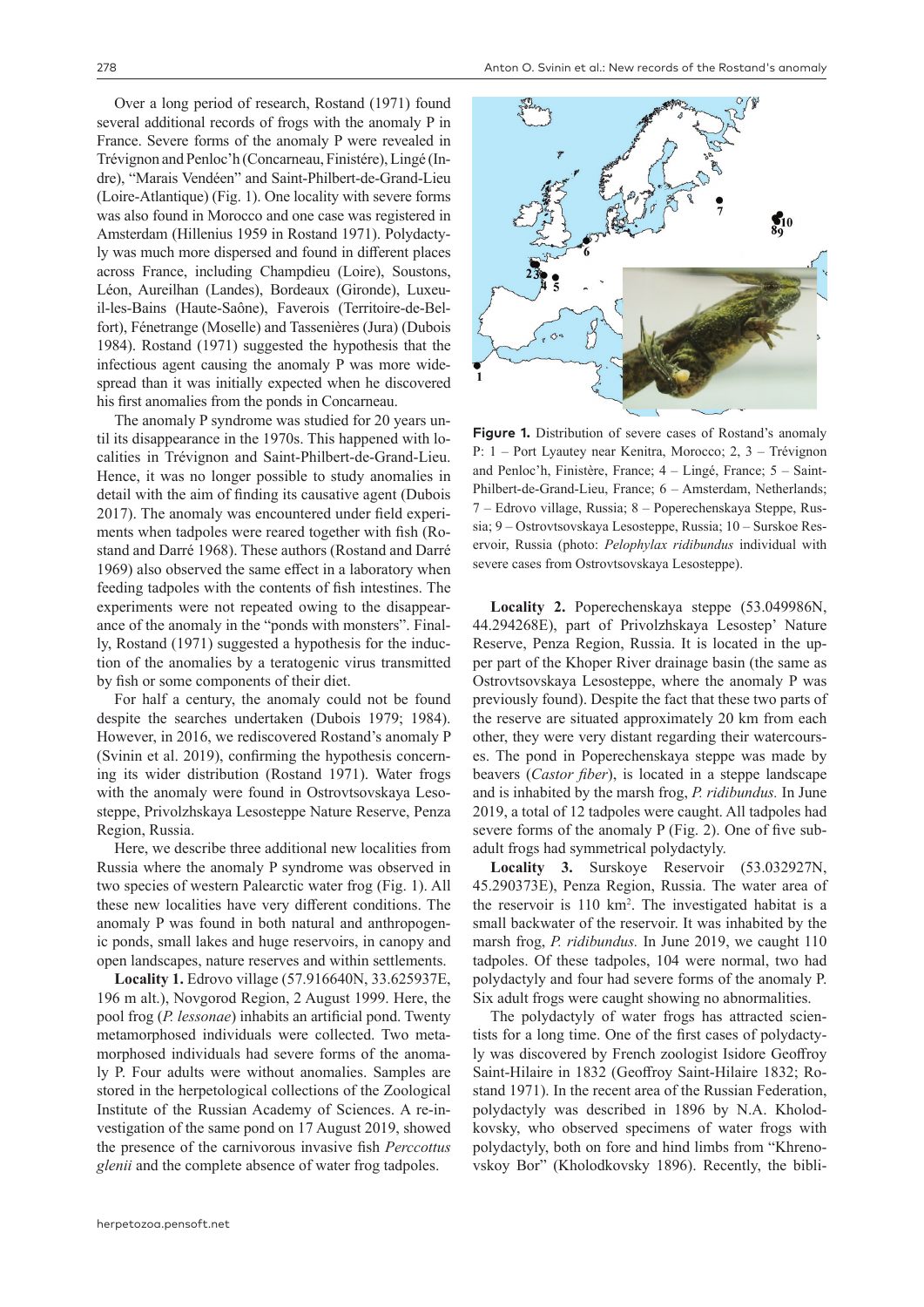

**Figure 2.** Specimens with the anomaly P found in Surskoe reservoir: A, B – polydactyly, C, D – severe cases of the anomaly P syndrome.

ography provided by Rothschild et al. (2012) includes approximately 40 publications (together with articles written by Jean Rostand) in which polydactyly in water frogs has been described.

Following Rostand (1971), we consider the anomaly P phenomenon more widespread. Indeed, many cases of symmetric polydactyly, especially those presented in both the fore and hind limbs, probably relate to the anomaly P. Polydactyly, however, may be caused by completely different factors. For example, polydactyly and other morphological limb abnormalities can be a result of the influence of radiation and chemicals (Rostand 1971; Vershinin 1989; Ouellet 2000; Henle et al. 2017). At present, it is difficult to separate these cases, especially in field. However, as a rule, polydactyly caused by the infectious agent of the anomaly P had the following characteristics: symmetry (1), a gradient from 6 to more digits (2), presence on both the hind and fore limbs (3) and mass occurrence (4).

Mass and symmetrical polydactyly in water frogs was repeatedly described in Europe (Table 1). In six locations, frogs had polydactyly both on fore and hind limbs; thus, they were very similar to the anomaly P manifestation. Machado et al. (2010) found several cases that undoubtedly belong to the anomaly P. In the marshy areas of Upper Swabia in southern Germany, during 1981, anomalies were found in 13 of 192 specimens (7%) and labelled as "Seelenhofer Ried". Such a variant of polydactyly was observed in a marsh frog from a pond near Mordovo village and from a pond near the city of Penza in Russia (Zaks 2008; Fayzulin 2012). Three specimens of a total twenty-three (13%), from a pond in the village of Bol'shaya Lipovitsa in Russia, had polydactyly on the hind and forelimbs (Kozhevnikova and Lada 2016).

Symmetric polydactyly on the hind limbs was noted in the village of Fedorovka (2 of 15 specimens, i.e. 13%) and the Botanical Garden of Samara (1 individual from 19, i.e. 5%) in the Samara Region of Russia (Fayzulin et al. 2018).

It was observed in a pond near the village of Alba in Belarus: 46 of 161 individuals (29%) captured between 1977 and 1979 had polydactyly on their hind limbs (Borkin and Pikulik 1986). In 1983, a specimen with symmetrical polydactyly (eight digits) on the hind limbs was found in the village of Staritsa within the Tambov region in Russia (Lada 1999). Mass cases of polydactyly were found in Minai village and Stanytsia Luhanska suburbs of Ukraine (Kurtyak 2005; Marushchak and Muravynets 2018). A case of symmetrical polydactyly (6 digits on the hind limbs) was also found in Romania at Gherţa Mică (Sas and Kovacs 2006).

Additional cases of asymmetric polydactyly were revealed in the following localities in the Samara Region of Russia (Fayzulin 2012; Fayzulin et al. 2018): the village of Klimovka (1 from 16, i.e. 6%), the village of Upper Suskan (1 from 17, i.e. 6%), the Gorniy settlement (1 from 10, i.e. 10%) and the city of Ufa (1 from 26, i.e. 4%).

Our records extend the knowledge of the distribution of the infectious agent and most probably, within these ranges, new regions of "hotspots" with a high occurrence of the anomaly P will be discovered. The hind-limb anomalies in anurans impair locomotor performance (Zamora-Camacho and Aragón 2019), which is likely related with reduced survival (Heinen and Hammond 1997). We also never observed severe cases of Rostand's anomaly P in adult individuals in wild populations, because individuals showing strong deformities may have been eaten by predators or died after metamorphosis due to injuries and open wounds (our and Rostand's laboratory observations; Rostand 1971). High frequency of anomalies can decrease survival of individuals and lead to reduction of local populations size (Dubois 2017). The monitoring of water bodies with high abnormality rates will detect variation in frequency of abnormal individuals and determine the most significant environmental factors causing such differences. It is expected that the detailed study of such localities will throw light on the nature of the teratogenic agent of the anomaly P.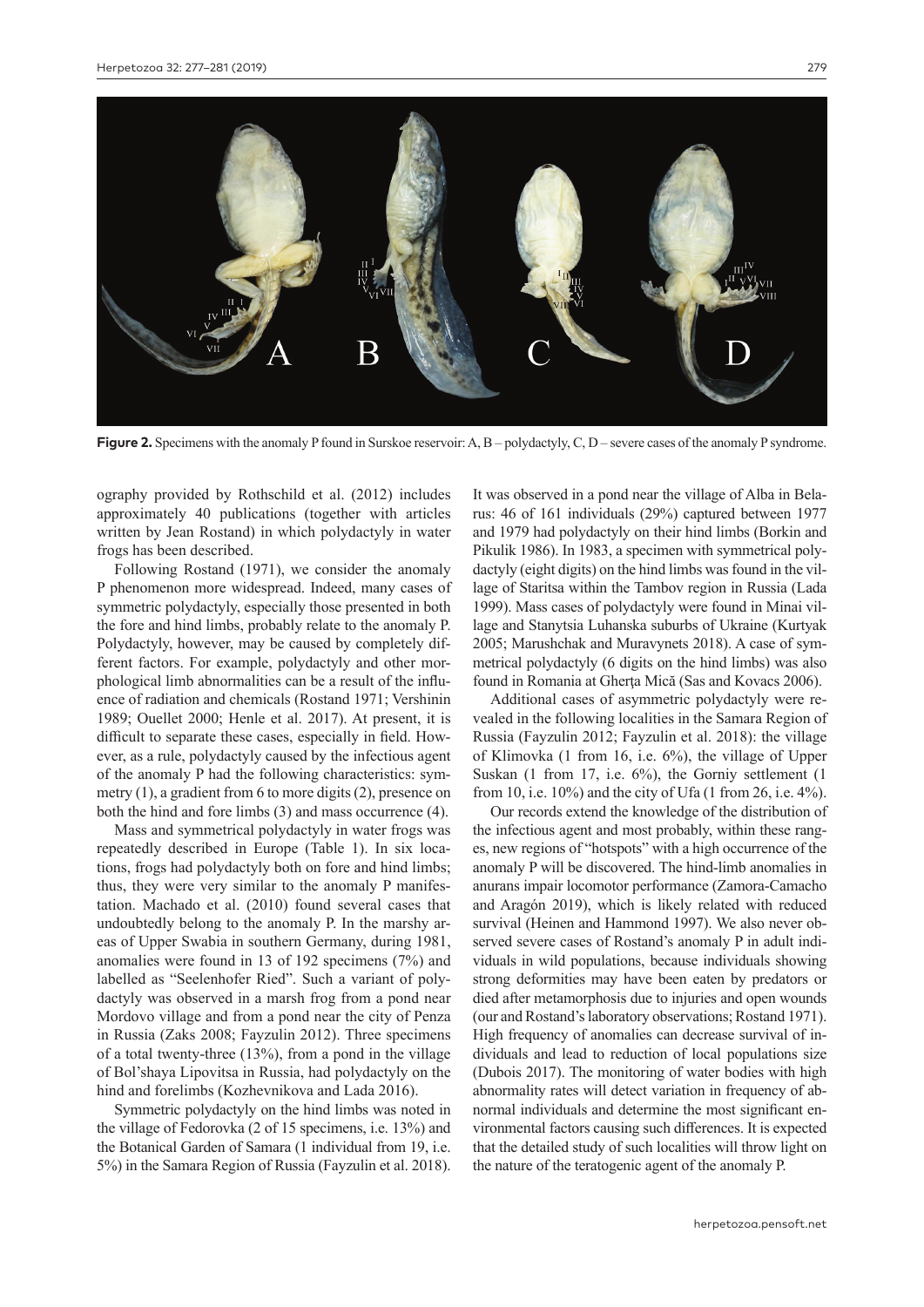**Table 1.** Distribution of polydactyly and heavy cases of the Rostand's anomaly in European water frogs.

| $\#$                                  | <b>Species</b>                                     | Country        | Region                | Locality                                                 | N/E                    | Literature                                                    |
|---------------------------------------|----------------------------------------------------|----------------|-----------------------|----------------------------------------------------------|------------------------|---------------------------------------------------------------|
| Heavy cases of the anomaly P          |                                                    |                |                       |                                                          |                        |                                                               |
| 1                                     | "P. esculentus"                                    | France         | Finistère             | Trévignon                                                | 47.798869, -3.845854   | Rostand 1971; Dubois 1979; 1984; 2017                         |
| $\overline{2}$                        | "P. esculentus"                                    | France         | Finistère             | Penloc'h                                                 | 47.800546, -3.849952   | Rostand 1971;                                                 |
| 3                                     | "P. esculentus"                                    | France         | Indre                 | Lingé                                                    | 46.755949, 1.083394    | Rostand 1971; Dubois 1979; 1984; 2017                         |
| $\overline{4}$                        | "P. esculentus"                                    | France         | Loire-Atlantique      | Saint-Philbert-de-<br>Grand-Lieu                         | 47.077709, -1.679565   | Rostand 1971; Dubois 1979; 1984; 2017                         |
| 5                                     | "P. esculentus"                                    | Morocco        | Rabat-Salé-Kénitra    | Port Lyautey near<br>Kenitra                             | 34.306902, -6.578357   | R. Lautie, pers. com. in Rostand 1971                         |
| 6                                     | "P. esculentus"                                    | Netherlands    |                       | Amsterdam                                                | 52.358068, 4.950365    | Hillenius 1959 in Rostand 1971                                |
| 7                                     | P. ridibundus                                      | Russia         | Penza Region          | Ostrovtsovskaya<br>Lesosteppe                            | 52.816111, 44.461111   | Svinin et al. 2019                                            |
| 8                                     | P. lessonae                                        | Russia         | Penza Region          | Surskoe Reservoir                                        | 53.032927, 45.290373   | This publication                                              |
| 9                                     | P. ridibundus                                      | Russia         | Penza Region          | Poperechenskaya<br>steppe                                | 53.049986, 44.294268   | This publication                                              |
| 10                                    | P. ridibundus                                      | Russia         | Novgorod Region       | Edrovo settlement                                        | 57.916640, 33.625937   | This publication                                              |
| Polydactyly                           |                                                    |                |                       |                                                          |                        |                                                               |
|                                       | Symmetrical polydactyly on both hind and forelimbs |                |                       |                                                          |                        |                                                               |
| 11                                    | "P. esculentus"                                    | Russia         | Voronezh Region       | Chrenovskoy Bor                                          | 51.102176, 40.131986   | Kholodkovsky 1896                                             |
| 12                                    | "P. esculentus"                                    | France         | Ain                   | Villars-les-Dombes                                       | 45.997765, 5.024091    | Bonnet and Rey 1937; Rostand 1971;<br>Dubois 1979; 1984; 2017 |
| 13                                    | "P. esculentus"                                    | Germany        | Upper Swabia          | Seelenhofer Ried                                         | 48.083333, 9.633333    | Machado et al. 2010                                           |
| 14                                    | P. ridibundus                                      | Russia         | Penza Region          | Sosnovka                                                 | 53.1688889, 45.0961111 | Zaks 2008                                                     |
| 15                                    | P. ridibundus                                      | Russia         | Samara                | Mordovo                                                  | 53.176002, 49.438077   | Fayzulin 2012                                                 |
| 16                                    | P. ridibundus                                      | Russia         | Tambov Region         | <b>B.</b> Lipovitsa                                      | 52.531394, 41.350586   | Kozhevnikova and Lada 2016                                    |
| Symmetrical polydactyly on hindlimbs  |                                                    |                |                       |                                                          |                        |                                                               |
| 17                                    | "P. esculentus"                                    | France         | Loire                 | Champdieu                                                | 45.646192, 4.065011    | Rostand 1971; Dubois 1979; 1984; 2017                         |
| 18                                    | "P. esculentus"                                    | France         | Gironde               | Bordeaux                                                 | 44.890266, -0.575800   | Rostand 1971; Dubois 1979; 1984; 2017                         |
| 19                                    | "P. esculentus"                                    | France         | Landes                | Soustons                                                 | 43.764041, -1.337326   | Rostand 1971; Dubois 1979; 1984                               |
| 20                                    | "P. esculentus"                                    | France         | Landes                | Léon                                                     | 43.897340, -1.320508   | Rostand 1971; Dubois 1979; 1984                               |
| 21                                    | "P. esculentus"                                    | France         | Landes                | Aureilhan                                                | 44.227901, -1.215550   | Rostand 1971; Dubois 1979; 1984                               |
| 22                                    | "P. esculentus"                                    | Turkey         | près d'Istanbul,      | Tekirdag                                                 | 40.926399, 27.400486   | Dubois 1979; 1984                                             |
| 23                                    | "P. esculentus"                                    | France         | Haute-Saône           | Luxeuil-les-Bains                                        | 47.818387, 6.386234    | Dubois 1984                                                   |
| 24                                    | "P. esculentus"                                    | France         | Territoire-de-Belfort | Faverois                                                 | 47.518561, 7.033751    | Dubois 1984                                                   |
| 25                                    | "P. esculentus"                                    | France         | Moselle               | Fénétrange                                               | 48.841808, 7.003869    | Dubois 1984                                                   |
| 26                                    | "P. esculentus"                                    | France         | Jura                  | Tassenières                                              | 46.918473, 5.506221    | Dubois 1984                                                   |
| 27                                    | P. esculentus, P.<br>lessonae                      | <b>Belarus</b> | Minsk                 | Alba fishery near<br>Nesvizh                             | 53.201240, 26.637838   | Borkin and Pikulik 1986                                       |
| 28                                    | P. ridibundus                                      | Russia         | Tambov Region         | Staritsa village                                         | 52.606942, 42.797774   | Lada 1999                                                     |
| 29                                    | P. esculentus<br>complex                           | Russia         | Tatarstan             | Kazan                                                    | 55.802554, 49.139874   | Zamaletdinov 2003                                             |
| 30                                    | P. ridibundus, P.<br>esculentus                    | Moldova        |                       | Bugornya                                                 | 47.958231, 28.823739   | Bezman-Moseiko et al. 2014                                    |
| 31                                    | P. ridibundus, P.<br>esculentus                    | Moldova        |                       | Plot'                                                    | 47.974755, 29.160899   | Bezman-Moseiko et al. 2014                                    |
| 32                                    | P. ridibundus                                      | Russia         | Samara Region         | Fedorovka                                                | 53.466, 49.665         | Fayzulin et al. 2018                                          |
| 33                                    | P. ridibundus                                      | Russia         | Samara Region         | Samara, Botanical<br>Garden                              | 53.215, 50.179         | Fayzulin et al. 2018                                          |
| 34                                    | P. esculentus                                      | Romania        | Satu-Mare County      | Gherța Mică locality                                     | 47.933333, 23.233333   | Sas and Kovacs 2006                                           |
| 35                                    | P. ridibundus                                      | Ukraine        | Luhansk region        | Stanytsia Luhanska<br>suburbs, Siverskyi<br>Donets river | 48.665029, 39.470719   | Marushchak and Muravynets 2018                                |
| 36                                    | P. esculentus                                      | Ukraine        | Zakarpattia           | Mynai village                                            | 48.590665, 22.282290   | Kurtyak 2005                                                  |
| Asymmetrical polydactyly on hindlimbs |                                                    |                |                       |                                                          |                        |                                                               |
| 37                                    | P. ridibundus                                      | Russia         | Samara Region         | Klimovka                                                 | 53.487, 49.018         | Fayzulin et al. 2018                                          |
| 38                                    | P. esculentus                                      | Russia         | Samara Region         | Verhniy Suskan                                           | 53.818, 49.311         | Fayzulin et al. 2018                                          |
| 39                                    | P. lessonae                                        | Russia         | Samara Region         | Settlement Gornyi                                        | 52.997, 51.061         | Fayzulin et al. 2018                                          |
| 40                                    | P. ridibundus                                      | Russia         | Samara Region         | Ufa, Lokotki                                             | 54.542, 55.931         | Fayzulin et al. 2018                                          |

# **Acknowledgments**

Authors are thankful to anonymous reviewers for valuable comments. We would like to express our grateful to

Professor Dr. Alain Dubois (Muséum National d'Histoire Naturelle, Paris) for discussions throughout the course of this work. The work was supported by the Russian Foundation of Basic Research No. 18-34-00059.